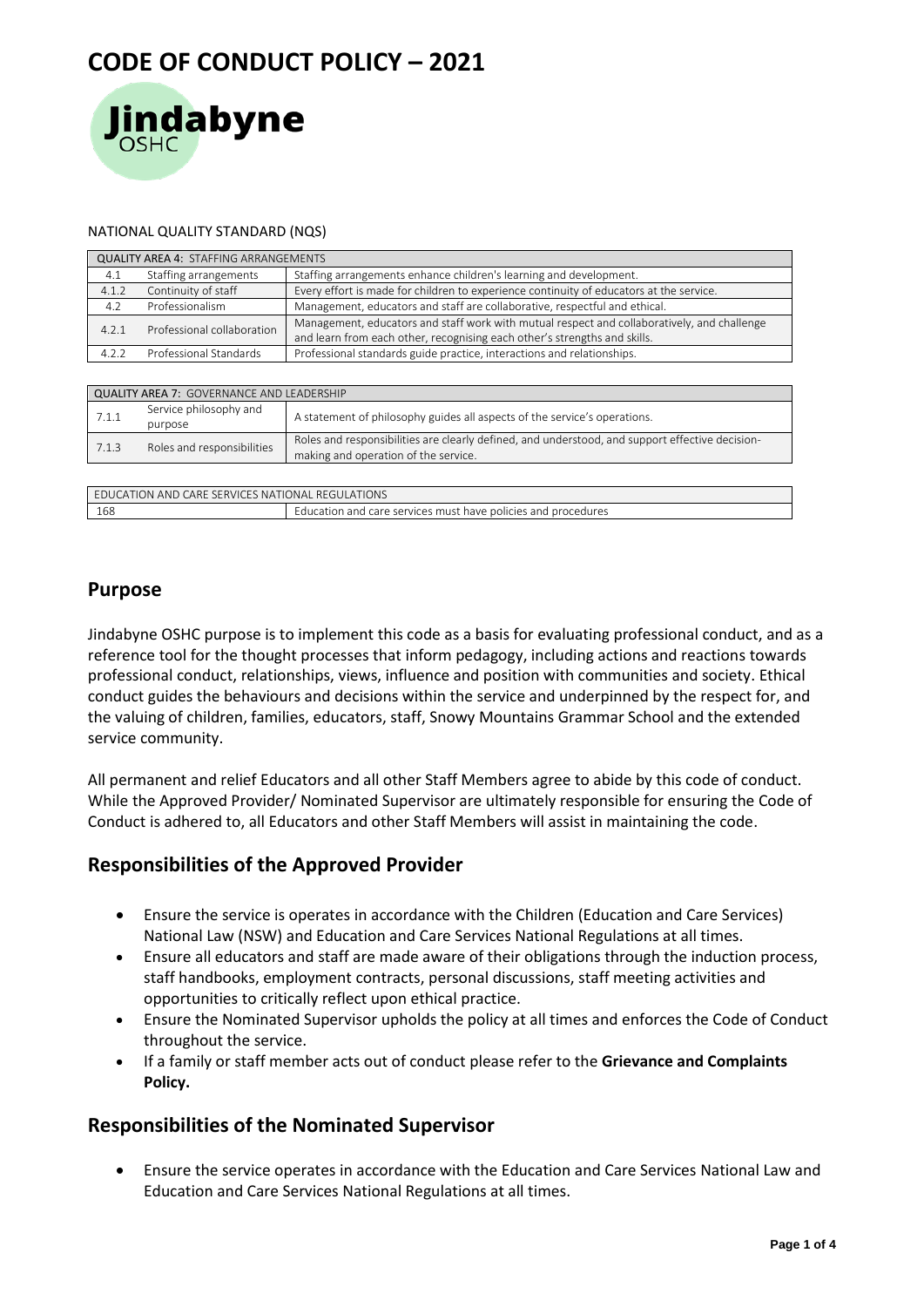- Ensure all educators and staff are made aware of their obligations to conduct themselves in an ethical and professional manner through personal discussions, staff meeting activities and opportunities to critically reflect upon ethical practice.
- Ensure decision making processes are clear and transparent.
- Ensure there is a copy of the ECA Code of Ethics available within the service for educators/staff and families to access.
- Ensure that there are times when all educators can participate in staff meetings to discuss and reflect on the practices within the service in relation to continuous improvement.
- The health, welfare, and progress of the child are promoted.
- The child is provided with a range of activities designed to promote social, emotional, cognitive, cultural and physical development.
- The child is (where appropriate) provided with regular and varied meals and refreshments, having regard to the child's age.
- The child is provided with educational and recreational activities (both on an individual and a group basis) that are suitable and adequate for the needs and interests of the child.
- Children are not to be inappropriately disciplined at any time.

# **Responsibilities of the Educators**

- Educators have a responsibility to comply with Legislation, Council Policies, Guiding Principles and Procedures, the National Quality Framework and the Code of Conduct to perform their duties effectively.
- Ensure they have read and understood the ECA Code of Ethics and service philosophy.
- Maintain their knowledge of the broad legislation and conventions that apply to their role with children, families and their team.
- Educators are expected to always behave in ways that promote the safety, welfare and wellbeing of children.
- Educators will use positive child behavioural management techniques that support children and encourage positive change.
- Educators need to be aware of and comply with, relevant Child Protection Legislation and related service policies and procedures.
- Educators will respect the uniqueness of each family and strive to learn about their culture, structure, lifestyle, customs, languages and beliefs.
- Demonstrate an ongoing engagement with the principles outlined in The Early Years Learning Framework and the ethical requirements in the National Quality Standards.
- Use staff meetings to critically reflect on practices in relation to continuous improvement.
- Educators are to wear required uniform and behave in a manner which demonstrates professionalism and show respect for others including colleagues and families.
- Educators will continue to strive for improvement of their service, including additional training and upgrading of skills.

# **Responsibilities of the Family**

- Respect confidentiality at all times.
- Give feedback in relation to educator's professional conduct to the Approved Provider as necessary.
- Act in an ethical manner whenever they are involved in the programs provided by the services.
- Communicate to the Responsible Person or staff any individual request regarding staff/educators' conduct.
- Families must have a professional attitude and display appropriate behaviour at all times. Staff must be treated with respect regardless of the situation.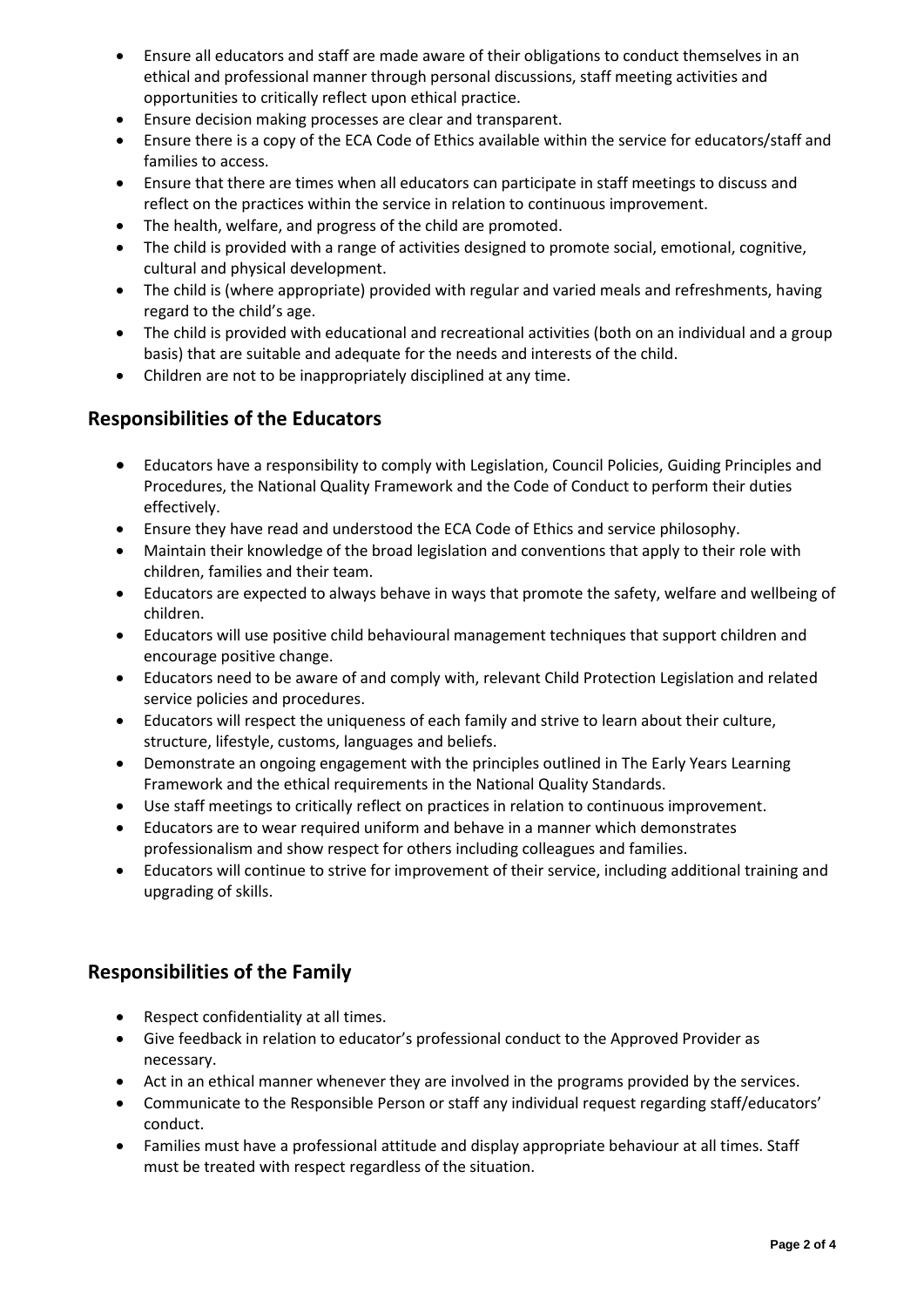- Parents, families & guardians are to raise all grievances in a mature and polite manner with the Director. Grievances can be reported via telephone, in person or in writing (written or emailed).
- Parents, families & guardians will not approach educators, children or members of their family in an aggressive, abusive or violent manner.
- Where matters cannot be resolved through the staff at the service the Nominated Supervisor should escalate the matter to the Approved Provider. Families are encouraged to communicate any issues they have to the management of the service in a professional manner.
- Families are not to offer bribes or offer any gratuity to the service staff for any reason.
- Using inappropriate behaviour could put your child's position at the service at risk of being cancelled.

# **Responsibilities of the Children**

- Where age appropriate, children must accept responsibility for their own behaviour.
- Children are encouraged to be respectful and polite to everyone, this including other children, educators, parents, visitors, volunteers and members of the public.
- Children will be treated as individuals with respect and courtesy.
- Children will display age/ability appropriate behaviour at all times. Behaviours that are offensive or threatening to others will be addressed in accordance with Behaviour Guidance policy
- Children will treat all equipment with care.
- Children will be educated and cared for according to the National Quality Framework.
- Children will be protected from physical danger, intimidation and discrimination.
- Unacceptable behaviour could result in position at the service being jeopardised.

### **Professional Boundaries**

### **Unacceptable Communication**

| Inappropriate comments or swearing                 |  |
|----------------------------------------------------|--|
| Inappropriate pet names (nick names)               |  |
| Vilification or humiliation                        |  |
| Jokes or innuendo of a sexual nature               |  |
| Obscene gestures and language                      |  |
| Correspondence of a personal nature via any medium |  |

### **Unacceptable Physical Contact**

Unwarranted touching of a child or young person personally or with objects Corporal punishment (physical discipline, smacking) Initiating, permitting or requesting inappropriate or unnecessary physical contact (massage, kisses, tickling games) Inappropriate use of physical restraint Grabbing children by the arms, pulling children around by arms

### **Inappropriate Situations**

Inviting/allowing/encouraging children and young people to attend the educator home Allowing children access to the educator's personal internet locations (Social Media) Attending children's homes or their social gatherings unless approved by management Being alone with a child outside of the educators' responsibility Entering change rooms or toilets occupied by children when supervision is not required